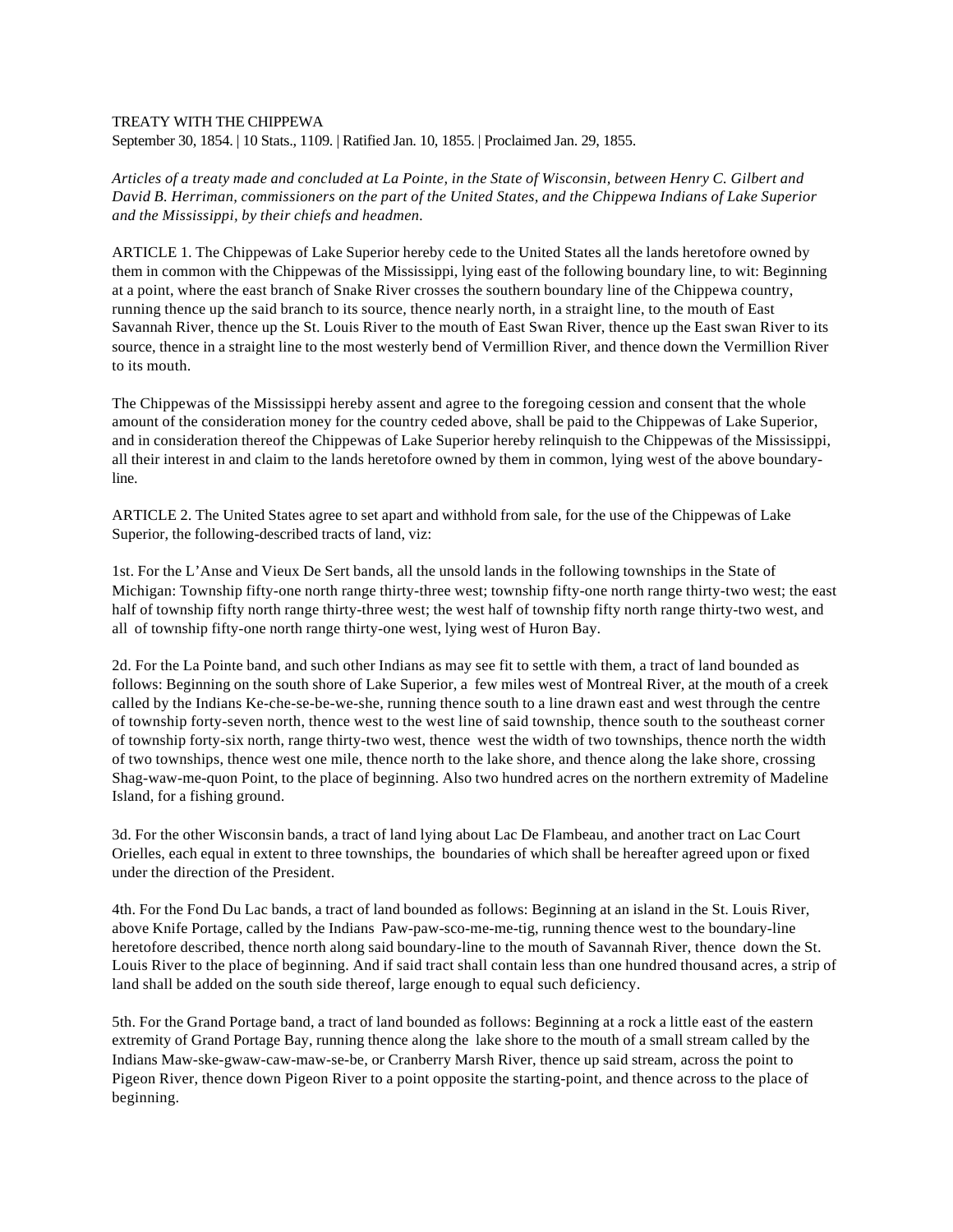6th. The Ontonagon band and that subdivision of the La Pointe band of which Buffalo is chief, may each select, on or near the lake shore, four sections of land, under the direction of the President, the boundaries of which shall be defined hereafter. And being desirous to provide for some of his connections who have rendered his people important services, it is agreed that the chief Buffalo may select one section of land, at such place in the ceded territory as he may see fit, which shall be reserved for that purpose, and conveyed by the United States to such person or persons as he may direct.

7th. Each head of a family, or single person over twenty-one years of age at the present time of the mixed bloods, belonging to the Chippewas of Lake Superior, shall be entitled to eighty acres of land, to be selected by them under the direction of the President, and which shall be secured to them by patent in the usual form.

ARTICLE 3. The United States will define the boundaries of the reserved tracts, whenever it may be necessary, by actual survey, and the President may, from time to time, at his discretion, cause the whole to be surveyed, and may assign to each head of a family or single person over twenty-one years of age, eighty acres of land for his or their separate use: and he may, at his discretion, as fast as the occupants become capable of transacting their own affairs, issue patents therefor to such occupants, with such restrictions of the power of alienation as he may see fit to impose. And he may also, at his discretion, make rules and regulations, respecting the disposition of the lands in case of the death of the head of a family, or single person occupying the same, or in case of its abandonment by them. And he may also assign other lands in exchange for mineral lands, if any such are found in the tracts herein set apart. And he may also make such changes in the boundaries of such reserved tracts or otherwise, as shall be necessary to prevent interference with any vested rights. All necessary roads, highways, and railroads, the lines of which may run through any of the reserved tracts, shall have the right of way through the same, compensation being made therefor as in other cases.

ARTICLE 4. In consideration of and payment for the country hereby ceded, the United States agree to pay to the Chippewas of Lake Superior, annually, for the term of twenty years, the following sums, to wit: five thousand dollars in coin; eight thousand dollars in goods, household furniture and cooking utensils; three thousand dollars in agricultural implements and cattle, carpenter's and other tools and building materials, and three thousand dollars for moral and educational purposes, of which last sum, three hundred dollars per annum shall be paid to the Grand Portage band, to enable them to maintain a school at their village. The United States will also pay the further sum of ninety thousand dollars, as the chiefs in open council may direct, to enable them to meet their present just engagements. Also the further sum of six thousand dollars, in agricultural implements, household furniture, and cooking utensils, to be distributed at the next annuity payment, among the mixed bloods of said nation. The United States will also furnish two hundred guns, one hundred rifles, five hundred beaver traps, three hundred dollars' worth of ammunition, and one thousand dollars' worth of ready made clothing, to be distributed among the young men of the nation, at the next annuity payment.

ARTICLE 5. The United States will also furnish a blacksmith and assistant, with the usual amount of stock, during the continuance of the annuity payments, and as much longer as the President may think proper, at each of the points herein set apart for the residence of the Indians, the same to be in lieu of all the employees to which the Chippewas of Lake Superior may be entitled under previous existing treaties.

ARTICLE 6. The annuities of the Indians shall not be taken to pay the debts of individuals, but satisfaction for depredations committed by them shall be made by them in such manner as the President may direct.

ARTICLE 7. No spirituous liquors shall be made, sold, or used on any of the lands herein set apart for the residence of the Indians, and the sale of the same shall be prohibited in the Territory hereby ceded, until otherwise ordered by the President.

ARTICLE 8. It is agreed, between the Chippewas of Lake Superior and the Chippewas of the Mississippi, that the former shall be entitled to two-thirds, and the latter to one-third, of all benefits to be derived from former treaties existing prior to the year 1847.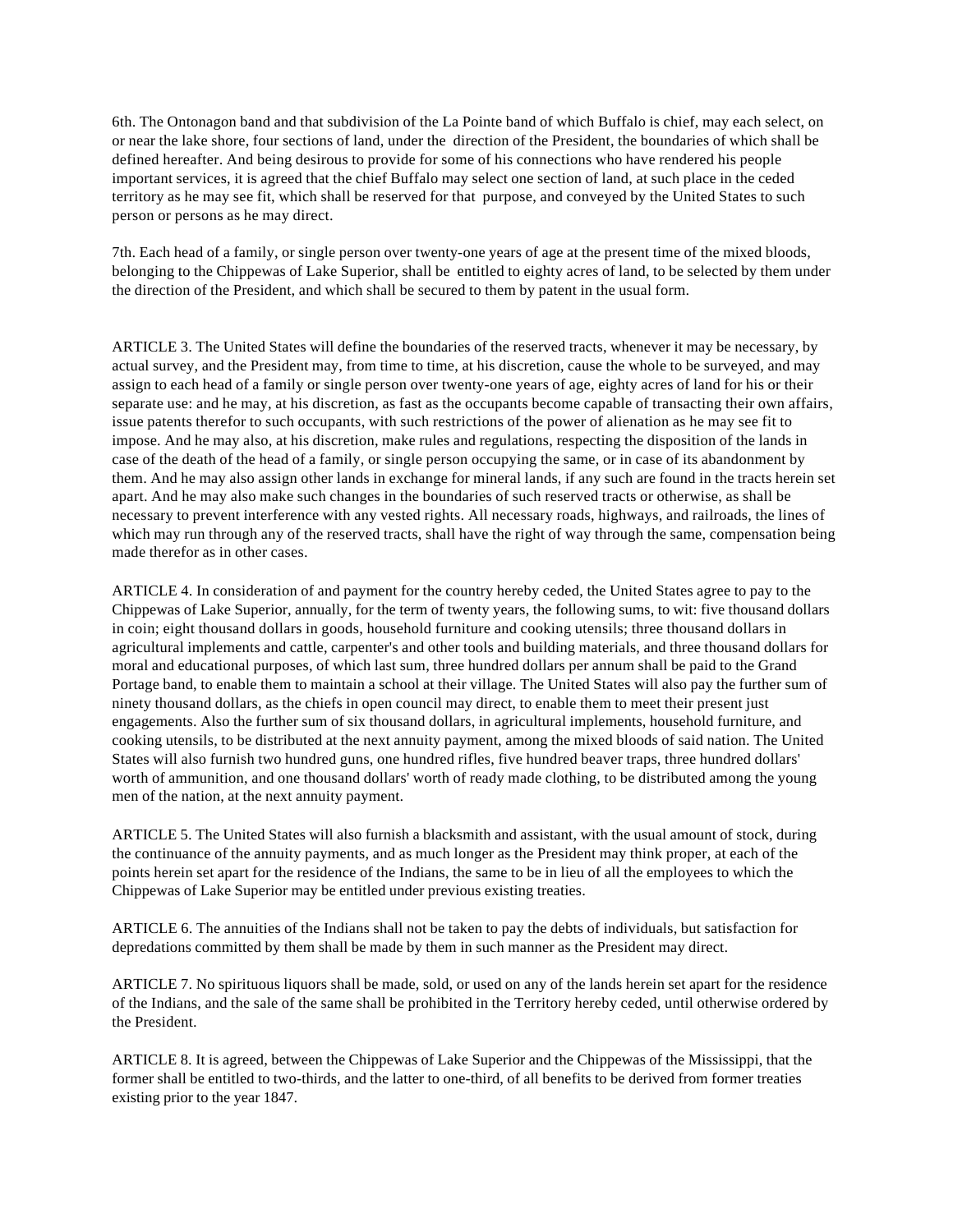ARTICLE 9. The United States agrees that an examination shall be made, and all sums that may be found equitably due to the Indians, for arrearages of annuity or other thing, under the provisions of former treaties, shall be paid as the chiefs may direct.

ARTICLE 10. All missionaries, and teachers, and other persons of full age, residing in the territory hereby ceded, or upon any of the reservations hereby made by authority of law, shall be allowed to enter the land occupied by them at the minimum price whenever the surveys shall be completed to the amount of one quarter section each.

ARTICLE 11. All annuity payments to the Chippewas of Lake Superior, shall hereafter be made at L'Anse, La Pointe, Grand Portage, and on the St. Louis River, and the Indians shall not be required to remove from the homes hereby set apart for them. And such of them as reside in the territory hereby ceded, shall have the right to hunt and fish therein, until otherwise ordered by the President.

ARTICLE 12. In consideration of the poverty of the Bois Forte Indians who are parties to this treaty, they having never received any annuity payments, and of the great extent of that part of the ceded country owned exclusively by them, the following additional stipulations are made for their benefit. The United States will pay the sum of ten thousand dollars, as their chiefs in open council may direct, to enable them to meet their present just engagements. Also the further sum of ten thousand dollars, in five equal annual payments, in blankets, cloth, nets, guns, ammunition, and such other articles of necessity as they may require.

They shall have the right to select their reservation at any time hereafter, under the direction of the President; and the same may be equal in extent, in proportion to their numbers, to those allowed the other bands, and be subject to the same provisions.

They shall be allowed a blacksmith, and the usual smith shop supplies and also two persons to instruct them in farming, whenever in the opinion of the President it shall be proper, and for such length of time as he shall direct. It is understood that all Indians who are parties to this treaty, except the Chippewas of the Mississippi, shall hereafter be known as the Chippewas of Lake Superior. Provided, That the stipulation by which the Chippewas of Lake Superior relinquishing their right to land west of the boundary line shall not apply to the Bois Forte band who are parties to this treaty.

ARTICLE 13. This treaty shall be obligatory on the contracting parties, as soon as the same shall be ratified by the President and Senate of the United States.

In testimony whereof, the said Henry C. Gilbert, and the said David B. Herriman, commissioners as aforesaid, and the undersigned chiefs and headmen of the Chippewas of Lake Superior and the Mississippi, have hereunto set their hands and seals, at the place aforesaid, this thirtieth day of September, one thousand eight hundred and fifty-four.

Henry C. Gilbert, David B. Herriman, Commissioners

Richard M. Smith, Secretary.

 La Pointe Band: Ke-che-waish-ke, or the Buffalo, 1st chief, his x mark. [L. S.] Chay-che-que-oh, 2d chief, his x mark. [L. S.] A-daw-we-ge-zhick, or Each Side of the sky, 2d chief, his x mark. [L. S.] O-ske-naw-way, or the Youth, 2d chief, his x mark. [L. S.]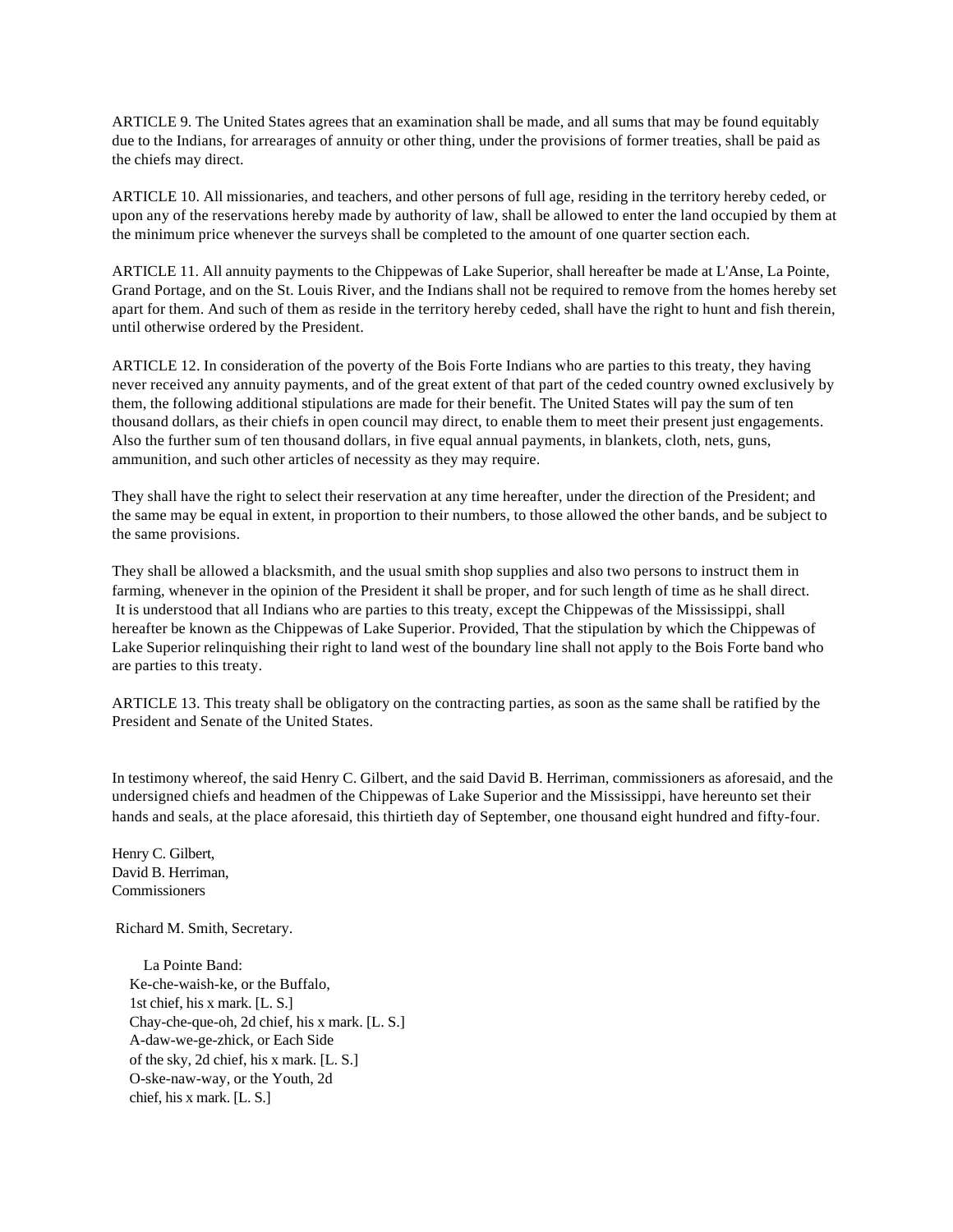Maw-caw-day-pe-nay-se, or the Black Bird, 2d chief, his x mark. [L. S.] Naw-waw-naw-quot, headman, his x mark. [L. S.] Ke-wain-zeence, headman, his x mark. [L. S.] Waw-baw-ne-me-ke, or the White Thunder, 2d chief, his x mark. [L. S.] Pay-baw-me-say, or the Soarer, 2d chief, his x mark. [L. S.] Naw-waw-ge-waw-nose. or the Little Current, 2d chief, his x mark. [L. S.] Maw-caw-day-waw-quot, or the Black Cloud, 2d chief, his x mark. [L. S.] Me-she-naw-way, or the Disciple, 2d chief, his x mark. [L. S.] Key-me-waw-naw-um, headman, his x mark. [L. S.] She-gog headman, his x mark. [L. S.] Ontonagon Band: O-cun-de-cun, or the Buoy 1st chief, his x mark. [L. S.] Waw-say-ge-zhick, or the Clear Sky, 2d chief, his x mark. [L. S.] Keesh-ke-taw-wug, headman, his x mark. [L. S.] L'Anse Band: David King, 1st chief, his x mark. [L. S.] John Southwind, headman, his x mark. [L. S.] Peter Marksman, headman, his x mark. [L. S.] Naw-taw-me-ge-zhick, or the First Sky, 2d chief, his x mark. [L. S.] Aw-se-neece, headman, his x mark. [L. S.] Vieux De Sert Band: May-dway-aw-she, 1st chief, his x mark. [L. S.] Posh-quay-gin, or the Leather, 2d chief, his x mark. [L. S.] Grand Portage Band: Shaw-gaw-naw-sheence, or the Little Englishman, 1st chief, his x mark. [L. S.] May-mosh-caw-wosh, headman, his x mark. [L. S.] Aw-de-konse, or the Little Reindeer, 2d chief, his x mark. [L. S.] Way-we-ge-wam, headman, his x mark. [L. S.] Fond Du Lac Band: Shing-goope, or the Balsom, 1st chief, his x mark. [L. S.] Mawn-go-sit, or the Loon's Foot, 2d chief, his x mark. [L. S.] May-quaw-me-we-ge-zhick, headman, his x mark. [L. S.] Keesh-kawk, headman, his x mark. [L. S.] Caw-taw-waw-be-day, headman, his x mark. [L. S.] O-saw-gee, headman, his x mark. [L. S.] Ke-che-aw-ke-wain-ze, headman, his x mark. [L. S.] Naw-gaw-nub, or the Foremost Sitter, 2d chief, his x mark. [L. S.] Ain-ne-maw-sung, 2d chief, his x mark. [L. S.]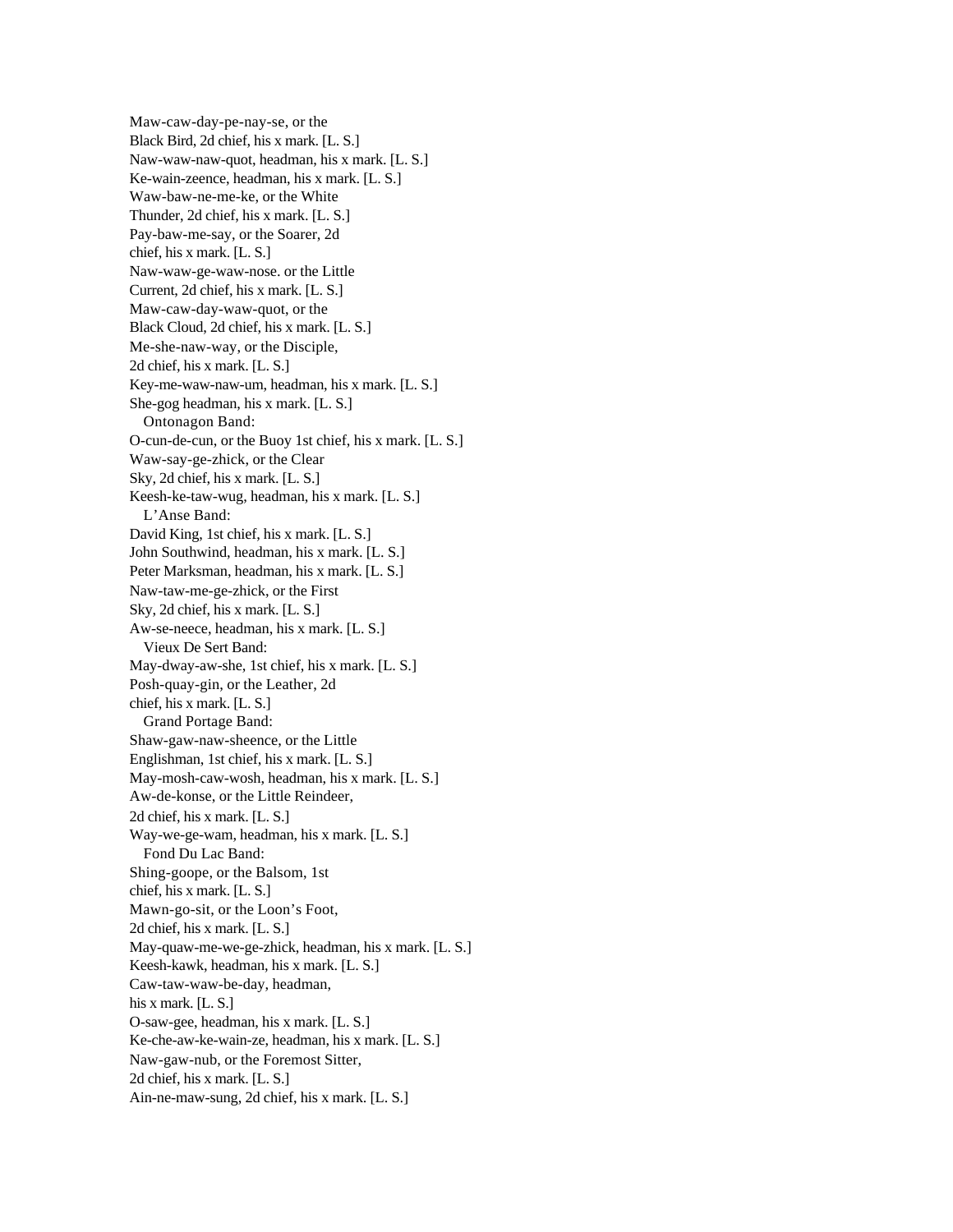Naw-aw-bun-way, headman, his x mark. [L. S.] Wain-ge-maw-tub, headman, his x mark. [L. S.] Aw-ke-wain-zeence, headman, his x mark. [L. S.] Shay-way-be-nay-se, headman, his x mark. [L. S.] Paw-pe-oh, headman, his x mark. [L. S.] Lac Court Oreille Band: Aw-ke-wain-ze, or the Old Man, 1st chief, his x mark. [L. S.] Key-no-zhance, or the Little Jack Fish, 1st chief, his x mark. [L. S.] Key-che-pe-nay-se, or the Big Bird, 2d chief, his x mark. [L. S.] Ke-che-waw-be-shay-she, or the Big Martin, 2d chief, his x mark. [L. S.] Waw-be-shay-sheence, headman, his x mark. [L. S.] Quay-quay-cub, headman, his x mark. [L. S.] Shaw-waw-no-me-tay, headman, his x mark. [L. S.] Nay-naw-ong-gay-be, or the Dressing Bird, 1st chief, his x mark. [L. S.] O-zhaw-waw-sco-ge-zhick, or the Blue Sky, 2d chief, his x mark. [L. S.] I-yaw-banse, or the Little Buck, 2d chief, his x mark. [L. S.] Ke-che-e-nin-ne, headman, his x mark. [L. S.] Haw-daw-gaw-me, headman, his x mark. [L. S.] Way-me-te-go-she, headman, his x mark. [L. S.] Pay-me-ge-wung, headman, his x mark. [L. S.] Lac Du Flambeau Band: Aw-mo-se, or the Wasp, 1st chief, his x mark. [L. S.] Ke-nish-te-no, 2d chief, his x mark. [L. S.] Me-gee-see, or the Eagle, 2d chief, his x mark. [L. S.] Kay-kay-co-gwaw-nay-aw-she, headman, his x mark. [L. S.] O-che-chog, headman, his x mark. [L. S.] Nay-she-kay-gwaw-nay-be, headman, his x mark. [L. S.] O-scaw-bay-wis, or the Waiter, 1st chief, his x mark. [L. S.] Que-we-zance, or the White Fish, 2d chief, his x mark. [L. S.] Ne-gig, or the Otter, 2d chief, his x mark. [L. S.] Nay-waw-che-ge-ghick-may-be, headman, his x mark. [L. S.] Quay-quay-ke-cah, headman, his x mark. [L. S.] Bois Forte Band: Kay-baish-caw-daw-way, or Clear Round the Prairie, 1st chief, his x mark. [L. S.] Way-zaw-we-ge-zhick-way-sking, headman, his x mark. [L. S.] O-saw-we-pe-nay-she, headman, his x mark. [L. S.] The Mississippi Bands: Que-we-san-se, or Hole in the Day, head chief, his x mark. [L. S.] Caw-nawn-daw-waw-win-zo, or the